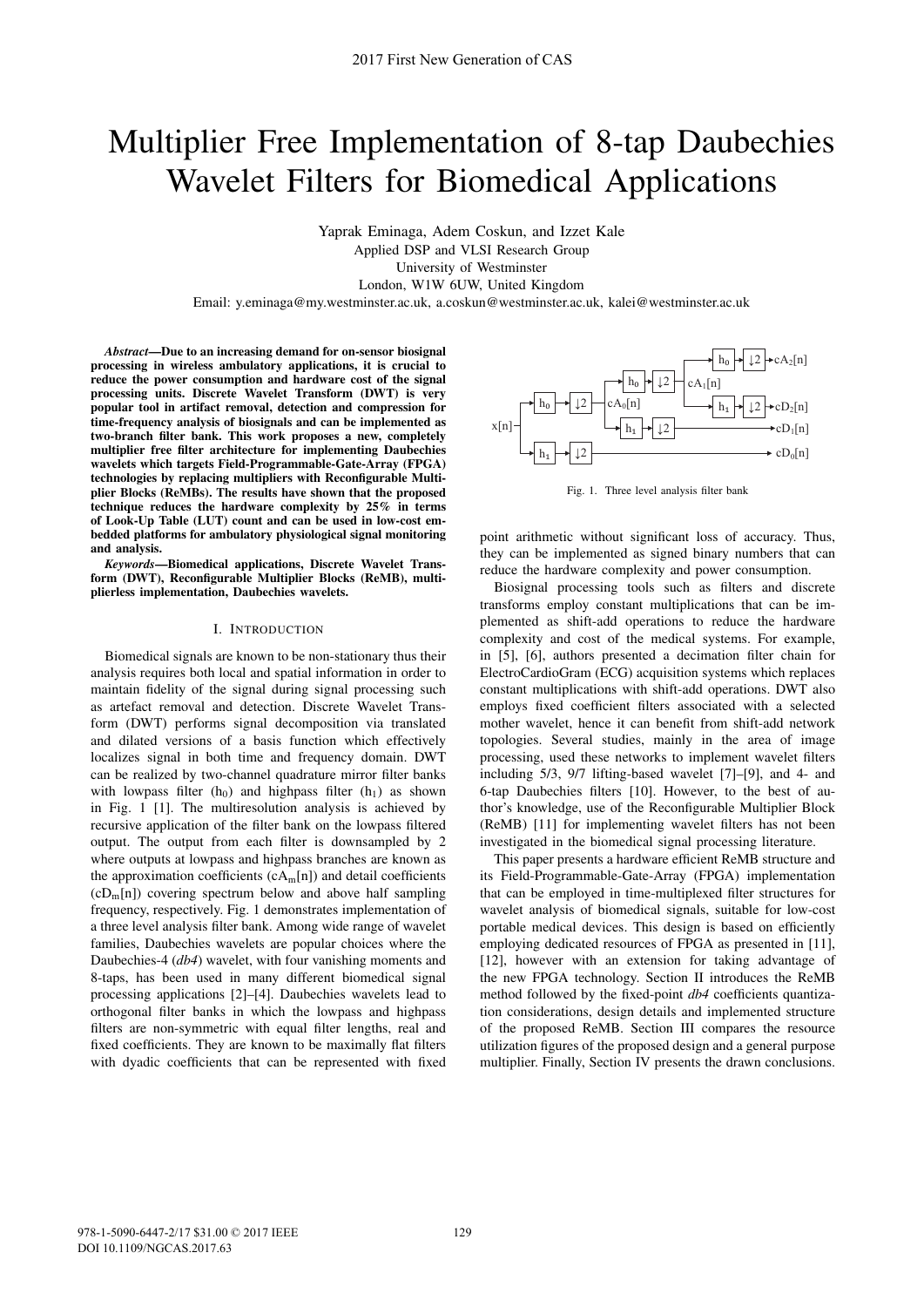#### II. METHOD

For this study, ReMB design methodology introduced in [11] is extended for recent FPGAs which replace 4 input Look-Up Tables (LUTs) with 6 input ones. A 1-bit full adder/subtracter can be implemented using the dedicated carry-chain logic and an LUT for the remaining XOR gate. The concept of reconfigurability in multiplier blocks employs a multiplexer where its output is connected to at least one input of the adder. The multiplexer can be implemented using the unused pins of the LUT that is used for an XOR gate. Demirsoy *et al.* [11] introduced an ReMB algorithm which maximizes the use of FPGA logic elements by adapting the *"basic graph structure"*. A basic structure, as shown in Fig. 2 (a), is simply a two input adder with at least one of its inputs connected to a 2:1 multiplexer that can be implemented with a 4-input LUT. Due to the dedicated resources of FPGA, adders in basic structures are implemented as ripple-carry adders. In this work, the basic structures are modified using new 6-input LUTs which enables replacement of 2:1 multiplexers with 3:1 ones for no additional cost and are demonstrated in Fig. 2 (b). Inputs of these muxes can be connected to the input of the ReMB or to the output of another basic structure or to ground. In order to implement a set of coefficients, a number of these basic structures can be interconnected in chain (i.e. horizontally cascaded) and tree forms (i.e. inputs of a mux connected to the output of another basic structure). Number of generated coefficients at the output is dependent on basic structure topology, number of basic structures and how they are interconnected. For example, if two basic structures given in Fig. 2 (b) are interconnected (both with 3 different outputs) then the output set size is equivalent to 9 ( $3 \times 3$ ). To find a valid ReMB design for an aimed coefficient set, it is critical to realize required depth of the design, and adder depth of each coefficient. Depth of a design represents number of required cascaded stages to obtain required number of coefficients and adder depth represents the number of cascaded adders required on each path between the input and the output nodes to generate each coefficient. Thus, following these requisites, ReMB depth can be generalized using Eqn. 1.

$$
ReMB_{depth} = max(AD_{max}, min(k))
$$
 (1)

where  $AD_{max}$  is the maximum adder depth and k is the number of cascaded basic structures (i.e. layers).



Fig. 2. Basic structure with (a) 2:1 multiplexer [11] and (b) 3:1 multiplexer.



Fig. 3. Estimated error variance between input and reconstructed output with various filter coefficient precision.

# *A. Coefficient Quantization*

Accuracy of DWT depends on precision of decomposition and reconstruction filter coefficients. Quantization of floating point coefficients results in quantization error which accumulates as it propagates through the filter bank. In order to evaluate finite-word length effects on an input data, filter coefficients associated with the *db4* mother wavelet are quantized with various precision and employed in DWT. ECG and ElectroEncephaloGram (EEG) signals obtained from Physionet [13] are selected as reference signals for evaluation. The error variance between input and reconstructed data, with floating point and fixed point filter coefficients are measured. Fig. 3 demonstrates measured error values using different coefficient word-lengths for both ECG (blue) and EEG (red). Approximately -70 dB error variance can be observed with coefficient word-length of 11 bits (10 fractional bits) which is decided to be negligible for this study as such error is not observable during time domain analysis by clinicians. The aforementioned coefficients are also scaled with 2<sup>10</sup> in order to have integer values and their absolute values are given in Table I in the column denoted as ℤ.

## *B. ReMb Design Details*

The *db4* filters are implemented using ReMB designed by using the basic structures given in Fig 2 (b). There are eight distinct coefficients for both highpass and lowpass filters, which simplyfies ReMB design procedure. Before starting the design, it is critical to evaluate adder depth of individual coefficients and the required number of layers needed to generate eight coefficients. One basic structure as in Fig. 2 (b) can generate three distinct values (i.e. its depth is three). Interconnecting two of these structures as a chain can generate maximum of nine distinct integers whereas three interconnected basic structures in a tree form with two layers can generate 27 integers at most. Therefore, the number of layers required for eight coefficients with the proposed basic structures is two. In addition, maximum adder depth of the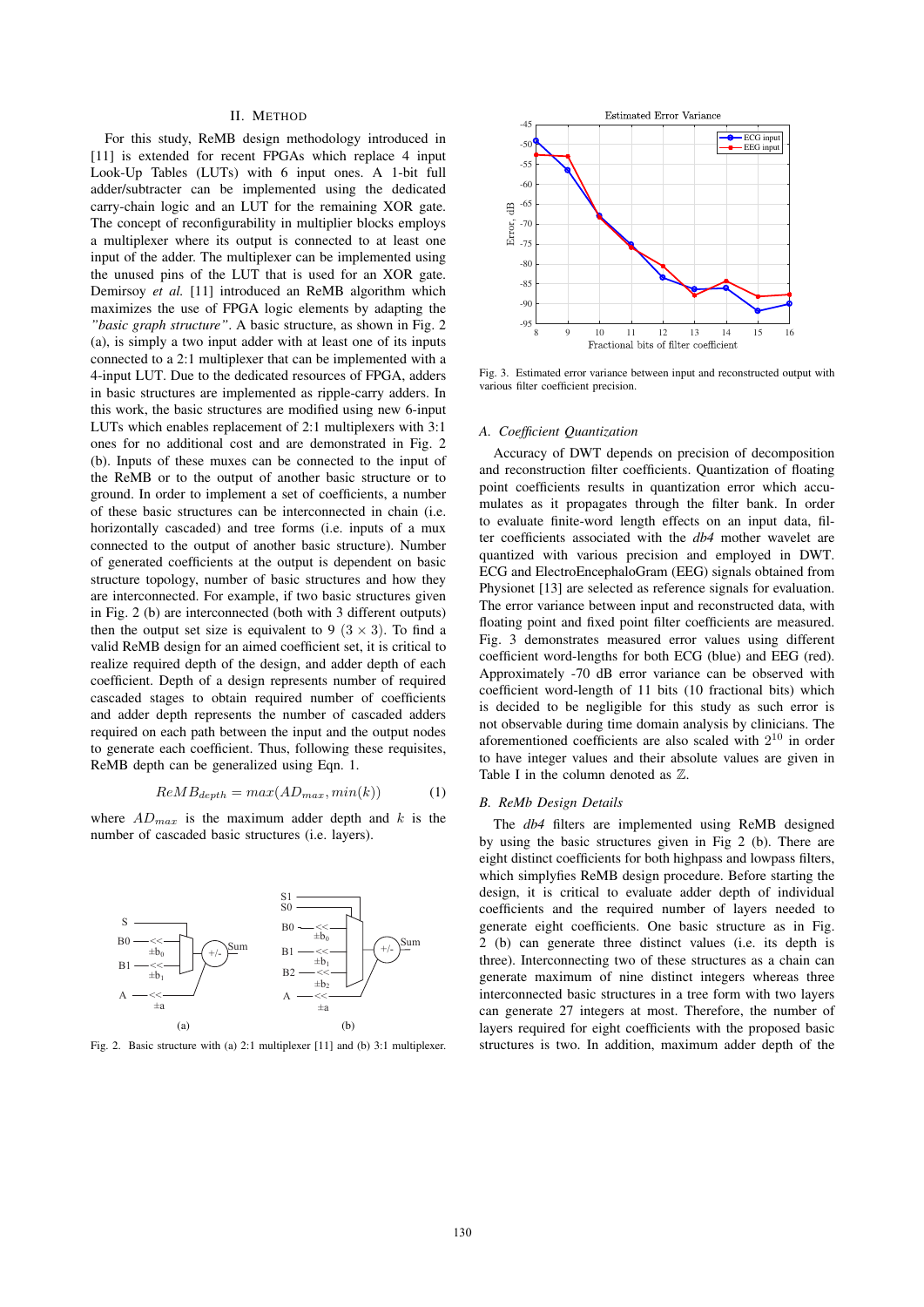

Fig. 4. Constant multiplier block designed for *db4* filter coefficients.

TABLE I SELECT LINE VALUES FOR MULTIPLEXERS (M0:M3) AND ADDER/SUBTRACTERS (A0:A2) GIVEN IN FIG. 4.

| <b>Fixed-point</b> | Z   | S <sub>0</sub> | <b>S1</b> | S <sub>2</sub> | S <sub>3</sub> | Sa <sub>0</sub> | Sa1      | Sa <sub>2</sub> |
|--------------------|-----|----------------|-----------|----------------|----------------|-----------------|----------|-----------------|
| 0.0107421875       | 11  |                | $\Omega$  | $\Omega$       | $\Omega$       |                 |          |                 |
| 0.033203125        | 34  |                | $\Omega$  | $\Omega$       |                | $\theta$        | $\Omega$ |                 |
| 0.03125            | 32  | $\Omega$       |           | $\overline{c}$ | $\Omega$       | $\Omega$        |          |                 |
| 0.1875             | 192 | $\Omega$       | $\Omega$  |                | $\Omega$       |                 |          |                 |
| 0.0283203125       | 29  | $\overline{c}$ | $\Omega$  | $\Omega$       | $\Omega$       | $\Omega$        | $\Omega$ |                 |
| 0.630859375        | 646 | 1              | $\Omega$  |                | $\Omega$       | $\Omega$        | $\Omega$ |                 |
| 0.71484375         | 732 | $\mathfrak{2}$ | $\Omega$  |                | $\overline{c}$ | $\Omega$        |          |                 |
| 0.23046875         | 236 |                |           | $\Omega$       | $\overline{c}$ |                 |          |                 |

coefficients is two, however three basic structures are required to realize all coefficients. Therefore, according to Eqn. 1,  $ReMB_{depth}$  is calculated as two with three basic structures interconnected in a tree form. Fig. 4 demonstrates the ReMB designed accordingly which employs three adders, one 2:1 and three 3:1 multiplexers. The main controller addresses the required select values to generate coefficients in correct order. Select values for each mux (M0:M3) in Fig. 4 are denoted as S0:S3, respectively and are presented in Table I where '0' selects top, '1' selects bottom (for 2:1 mux) or middle (for 3:1 mux) and finally '2' selects bottom input of a 3:1 mux. In addition, the control lines for each adder (A0:A2) are similarly denoted as Sa0:Sa2 and the values '0' and '1' implement an addition and a subtraction operation, respectively. The proposed ReMB is targeted for FPGA platforms which takes the advantage of using the dedicated fast carry logic and implements multiplexers with no additional cost, as described before. However, when non-FPGA technologies are targeted, then ReMB can be redesigned with increased flexibility of using larger muxes. In FPGA platforms, resource cost for an individual mux with more than three inputs is comparable to an adder's. For instance, implementation of both 4-bit 4:1 mux and 4-bit full adder, utilize four LUTs each, whereas for non-FPGA technologies, multiplexer cost is relatively cheaper [14].



Fig. 5. A time-multiplexed TDL FIR filter implemented using (a) a dedicated multiplier and coefficient memory, and (b) the proposed ReMB block replacing multiplier and coefficient memory.

# III. EXPERIMENTAL RESULTS AND COMPARISONS

For this study, two time-multiplexed Time-Delay Line (TDL) implementations are realized in order to compare the resource utilization of a conventional reference design with a general purpose multiplier and a design with ReMB which are demonstrated in Fig. 5 (a) and (b), respectively. The reference time-multiplexed FIR filter structure is comprised of an input memory and a coefficient memory, and a single Multiply-ACcumulate (MAC) unit with a general purpose multiplier. Such filter structure operates sequentially. At every cycle, incoming data is multiplied with one coefficient stored in memory and this process is controlled with a simple control unit. Each generated product is accumulated with the previous one by using an accumulator and a register.

On the other hand, the proposed multiplier block generates absolute values of the required filter coefficients and thus, replaces coefficient memory and general purpose multiplier of the reference design. As it can be seen from Fig. 5 (b), a multiplexer is placed after the ReMB which is responsible for selecting between generated coefficient or its complement. Here, the controller is responsible for addressing the correct coefficient for each tap by generating correct control lines for multiplexers and adders/subtracters employed in the ReMB as well as the multiplexer after it (given in Section II).

For all experiments, filter architectures are designed using System Generator for DSP in MATLAB Simulink environment and are implemented on Kintex-7 FPGA with Vivado v16.2. The resource utilization for each aforementioned architecture after implementation is demonstrated in Table II in terms of LUTs, and Flip-Flops (FFs) and compared. In addition, the critical path delay for the multiplier and the ReMB are demonstrated in terms of adder and multiplier operation times, indicated using  $\tau_a$  and  $\tau_m$ , respectively. Looking at Table II, it can be observed that resource utilization for the proposed